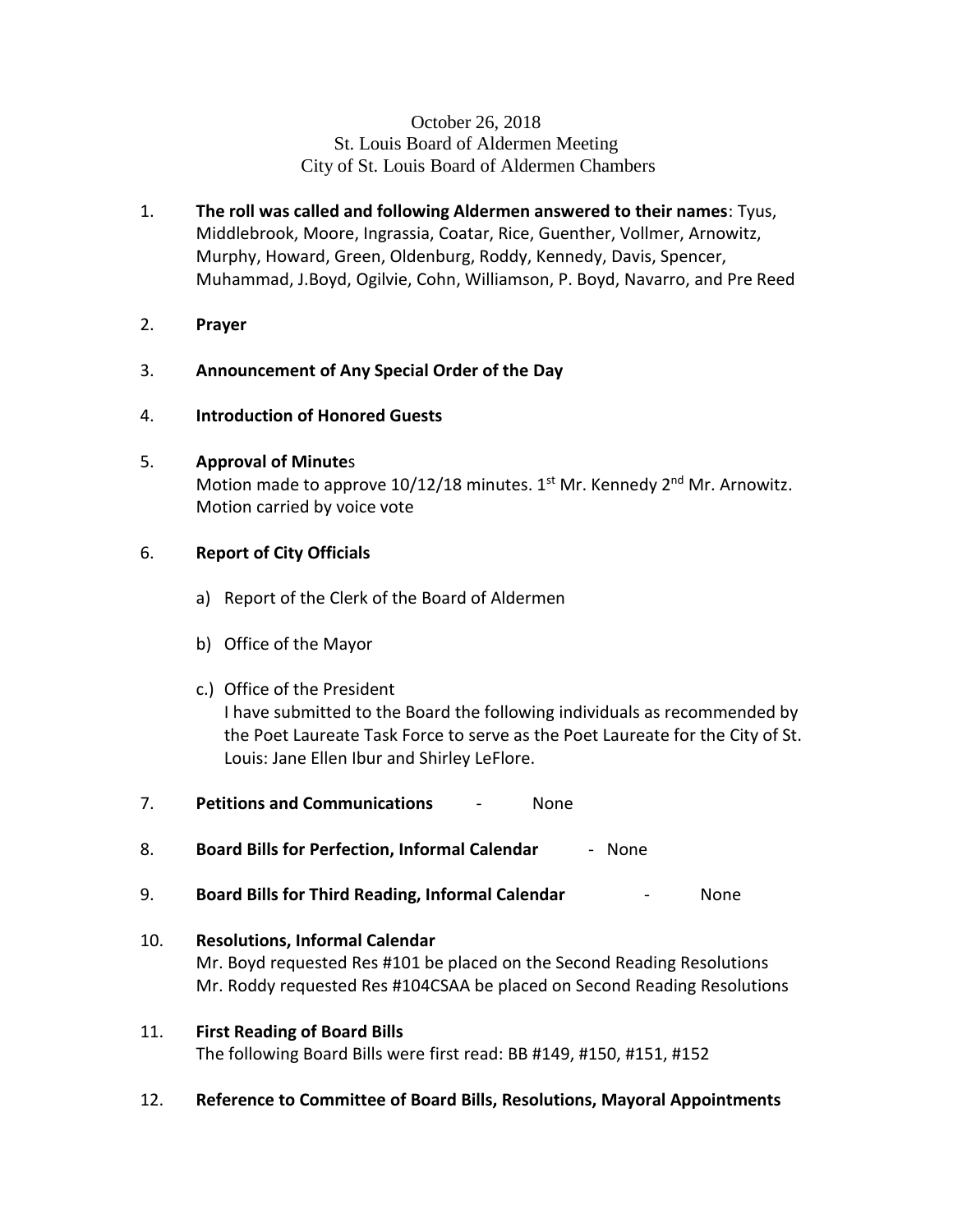Convention and Tourism:

Engrossment, Rules and Resolutions:

Health and Human Services: BB #140

Housing, Urban Development and Zoning: BB #137

Legislation:

Neighborhood Development:

Parks and Environmental Matters:

Personnel and Administration:

Public Employees:

Public Safety:

Public Utilities:

Streets, Traffic and Refuse: BB #149 - #150 - #151 - #152

Transportation and Commerce:

Ways and Means:

### 13. **Second Reading and Report of Standing Committees** The following Board Bills were second read: BB #108 - #128 - #134AA - #135AA - #120 - #121 - #122

- 14. **Report of Special Committees** None
- 15. **Perfection Consent Calendar** The following Board Bills were perfected: BB #132 - #123CS - #130AA Motion made to adopt Perfect Consent Calendar. 1st Kennedy 2<sup>nd</sup> Murphy. Motion carried.
- 16. **Board Bills for Perfection** None
- 17. **Third Reading Consent Calendar** -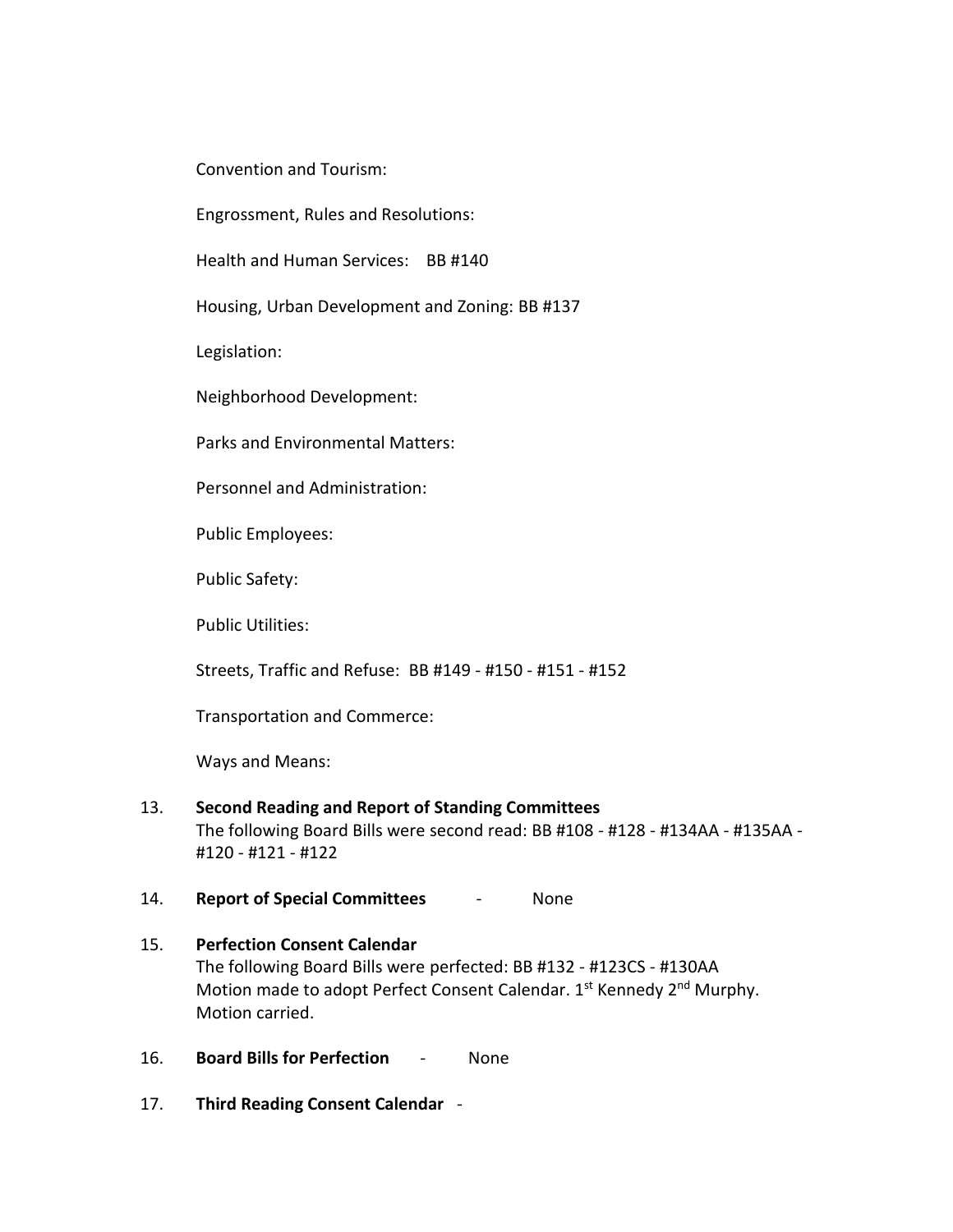Ms. Tyus requested BB #124 be placed on the regular Third Reading

18. **Third Reading / Report of Engrossment and Final Passage** -

BB #6AAFS & BB #124

Motion made to pass BB #6AAFS.  $1<sup>st</sup>$  Ms. Howard.  $2<sup>nd</sup>$  Ms. Tyus. Motion passed with the following votes:

23 ayes, 0 Noes

Tyus, Middlebrook, Ingrassia, Coatar, Rice, Guenther, Vollmer, Arnowitz, Murphy, Howard, Green, Oldenburg, Roddy, Kennedy, Davis, Spencer, J. Boyd, Ogilvie, Cohn, Williamson, P. Boyd, Navarro, and Pre Reed.

Motion made to pass BB #124.  $1^{st}$  Mr. Ogilvie.  $2^{nd}$  by Ms. P. Boyd. Motion passed with the following votes:

24 ayes, 0 noes.

Tyus, Middlebrook, Ingrassia, Coatar, Rice, Guenther, Vollmer, Arnowitz, Murphy, Howard, Green, Oldenburg, Roddy, Kennedy, Davis, Spencer, Muhammad, J. Boyd, Ogilvie, Cohn, Williamson, P. Boyd, Navarro, and Pre Reed.

#### 19. **Report of Enrollment Committee** BB #124 - #6AAFS

20. **Courtesy Resolutions Consent Calendar -** Res. #159 - #160 - #161 - #162- #163

Mr. Kennedy moved to adopt the Courtesy Resolution Calendar. The motion was seconded by Mr. Williamson, and carried by voice vote.

# 21. **First Reading of Resolutions** - Res. #164

Motion made to suspend rules on Res #164. 1<sup>st</sup> Spencer. 2<sup>nd</sup> Arnowitz. Motion failed by the following votes:

15 ayes

Ingrassia, Coatar, Rice, Guenther, Vollmer, Arnowitz, Green, Oldenburg, Roddy, Spencer, J. Boyd, Ogilvie, Cohn, Williamson, Navarro.

9 noes

Tyus, Middlebrook, Murphy, Howard, Kennedy, Davis, Muhammad, P. Boyd, and Pres. Reed

Motion made to send Res 164 to Transportation and Commerce Committee. 1<sup>st</sup> Ms. Spencer. 2<sup>nd</sup> Mr. Boyd. Motion passed by voice vote

22. **Second Reading of Resolutions, Committee Reports and Adoptions** Res. #155 #101 - #104CSAA